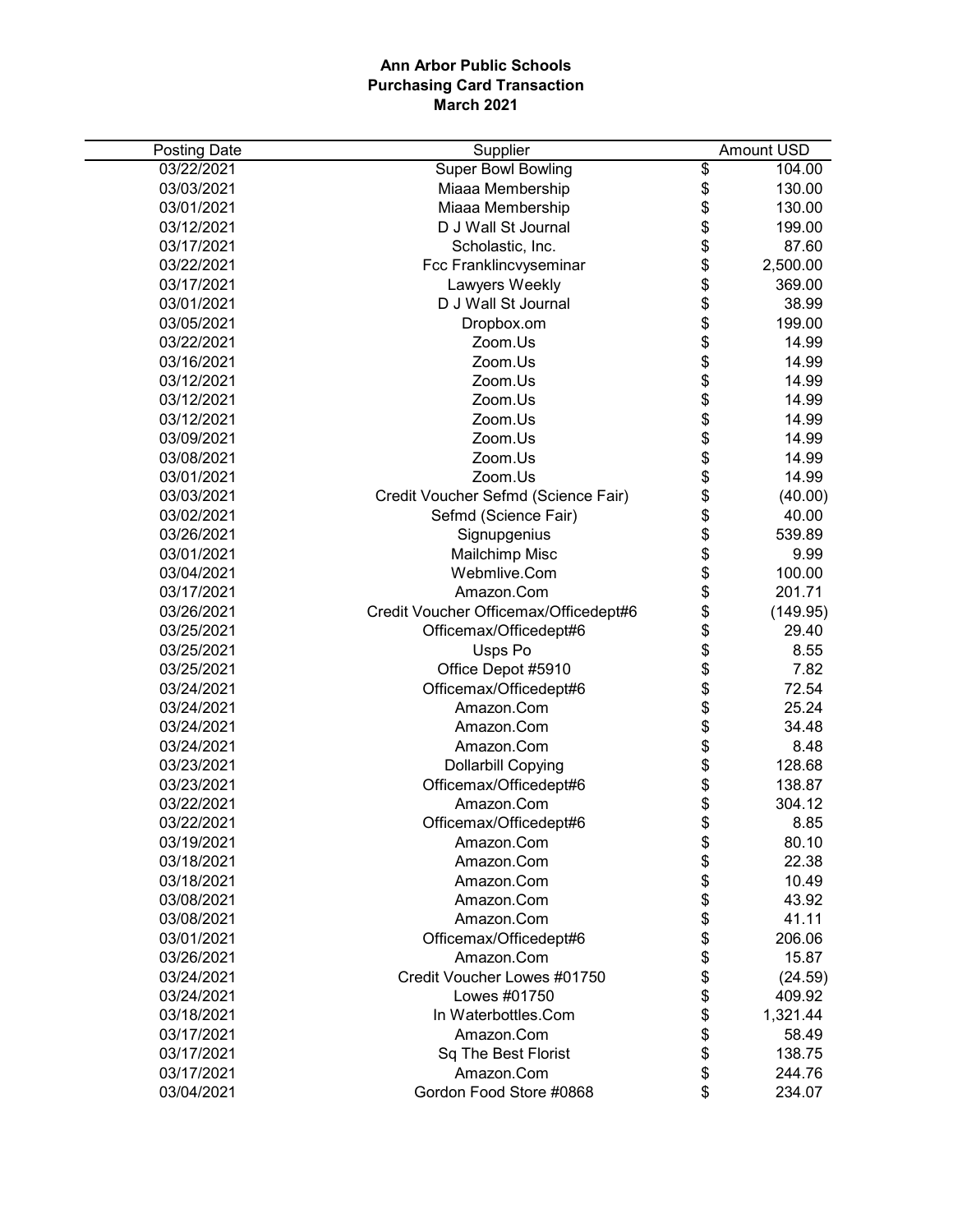| 03/01/2021 | Amazon.Com                            | \$       | 39.96    |
|------------|---------------------------------------|----------|----------|
| 03/22/2021 | Staples 00115642                      | \$       | 89.94    |
| 03/17/2021 | Usps Po 2                             | \$       | 55.00    |
| 03/15/2021 | Staples 00115642                      | \$       | 48.72    |
| 03/11/2021 | <b>Avery Products Corpora</b>         | \$       | 212.00   |
| 03/24/2021 | Officemax/Depot 6048                  | \$       | 204.51   |
| 03/15/2021 | Tjmaxx #0475                          | \$       | 29.70    |
| 03/05/2021 | Officemax/Depot 6048                  | \$       | 53.35    |
| 03/17/2021 | Staples 00115642                      | \$       | 31.07    |
| 03/25/2021 | Office Depot #1170                    | \$       | 59.98    |
| 03/25/2021 | Officemax/Officedept#6                | \$       | 132.07   |
| 03/18/2021 | Officemax/Officedept#6                | \$       | 29.25    |
| 03/17/2021 | Officemax/Officedept#6                | \$       | 289.68   |
| 03/17/2021 | Officemax/Officedept#6                | \$       | 23.40    |
| 03/10/2021 | Officemax/Officedept#6                | \$       | 163.99   |
| 03/24/2021 | <b>Credit Voucher Amazon</b>          | \$       | (19.36)  |
| 03/22/2021 | Amazon.Com                            | \$       | 19.36    |
| 03/15/2021 | Boxedb2bsales                         | \$       | 71.88    |
| 03/09/2021 | Lifetime.Com                          | \$       | 1,480.29 |
| 03/25/2021 | <b>Really Good Stuff</b>              | \$       | 1,660.41 |
| 03/24/2021 | Amazon.Com                            | \$       | 13.98    |
| 03/22/2021 | Amazon.Com                            | \$       | 23.98    |
| 03/19/2021 | Ssi School Specialty                  | \$       | 803.85   |
| 03/18/2021 | Rochester 100, Inc                    | \$       | 303.75   |
| 03/10/2021 | Applebees 807965180796                | \$       | 33.69    |
| 03/09/2021 | Amazon.Com                            | \$       | 2.99     |
| 03/25/2021 | Officemax/Officedept#6                | \$       | 134.99   |
| 03/19/2021 | Usps Po 2502800106                    | \$       | 11.55    |
| 03/17/2021 | Usps Po 2502800106                    | \$       | 11.00    |
| 03/17/2021 | <b>Stadium Hardware</b>               | \$       | 25.03    |
| 03/16/2021 | Usps Po 2502800106                    | \$       | 91.95    |
| 03/09/2021 | Officemax/Officedept#6                | \$       | 93.39    |
| 03/05/2021 | Meijer # 064                          | \$       | 200.00   |
| 03/05/2021 | Vwr International Inc                 | \$       | 84.99    |
| 03/03/2021 | Vwr International Inc                 | \$       | 93.05    |
| 03/03/2021 | Macac Michigan                        | \$       | 60.00    |
| 03/25/2021 | Thermalnetics, Inc.                   |          | 1,282.13 |
| 03/25/2021 | <b>Current Electric Motor</b>         | \$<br>\$ | 306.50   |
| 03/24/2021 | Credit Voucher Behler Young Company A | \$       | (500.00) |
| 03/24/2021 | <b>National Energy Contro</b>         | \$       | 1,258.45 |
| 03/24/2021 | Thermalnetics, Inc.                   | \$       | 159.60   |
| 03/22/2021 | Boilers Controls & Equ                | \$       | 845.94   |
| 03/19/2021 | Boilers Controls & Equ                | \$       | 877.35   |
| 03/19/2021 | Boilers Controls & Equ                | \$       | 276.75   |
| 03/18/2021 | Thermalnetics, Inc.                   | \$       | 84.80    |
| 03/17/2021 | <b>National Energy Contro</b>         | \$       | 340.05   |
| 03/17/2021 | <b>Current Electric Motor</b>         | \$       | 133.00   |
| 03/17/2021 | Behler Young Company A                | \$       | 525.00   |
| 03/16/2021 | Behler Young Company A                | \$       | 500.00   |
| 03/11/2021 | Boilers Controls & Equ                | \$       | 392.00   |
|            |                                       |          |          |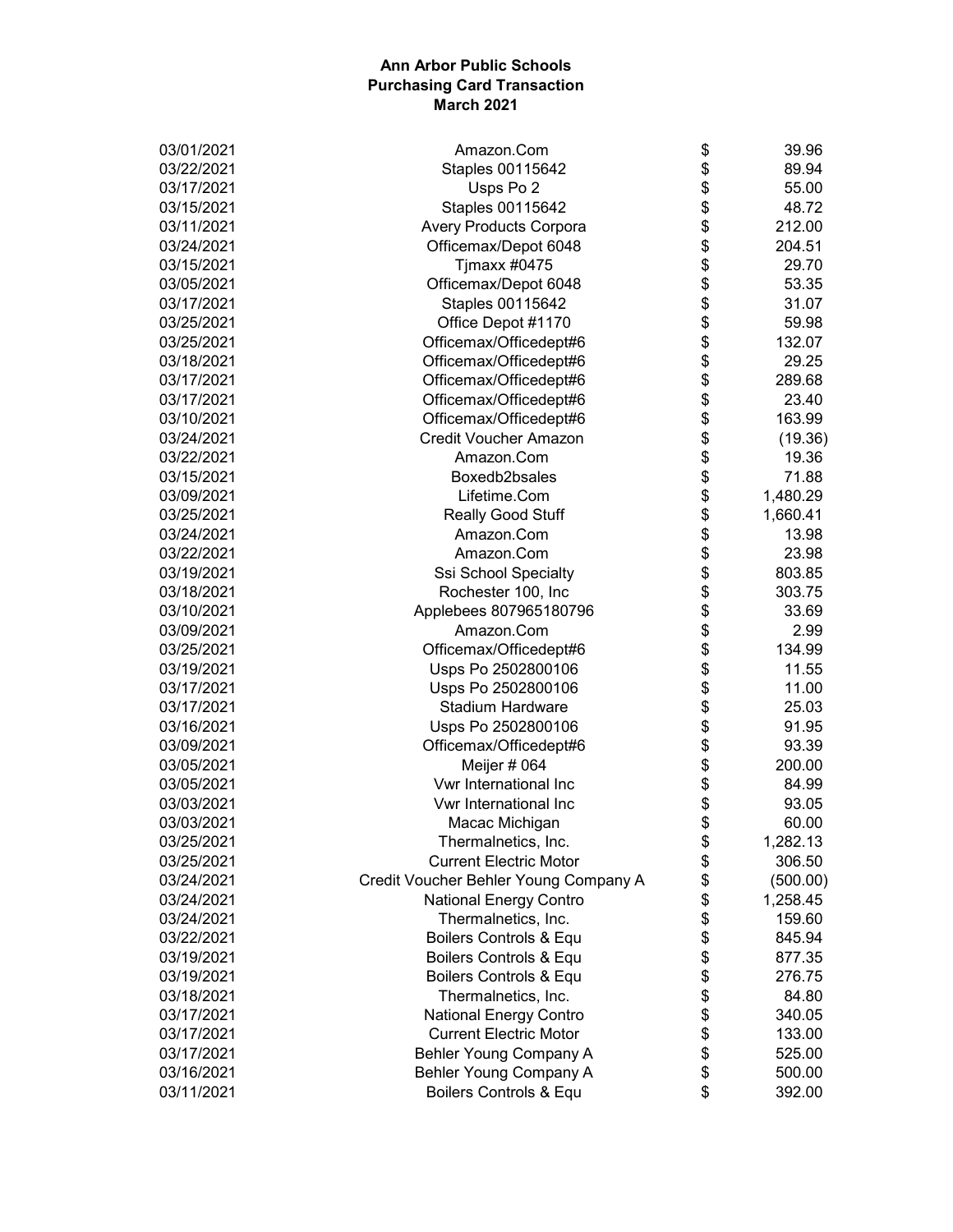| 03/11/2021 | Boilers Controls & Equ           | \$ | 541.52   |
|------------|----------------------------------|----|----------|
| 03/08/2021 | <b>National Energy Contro</b>    | \$ | 262.56   |
| 03/04/2021 | Michigan Air Products            | \$ | 1,405.00 |
| 03/04/2021 | Michigan Air Products            | \$ | 1,176.00 |
| 03/04/2021 | <b>National Energy Contro</b>    | \$ | 496.14   |
| 03/03/2021 | Boilers Controls & Equ           | \$ | 805.64   |
| 03/02/2021 | Boilers Controls & Equ           | \$ | 954.74   |
| 03/26/2021 | Amazon.Com                       | \$ | 472.21   |
| 03/25/2021 | Amazon.Com                       | \$ | 309.21   |
| 03/22/2021 | Sp Washtenaw County              | \$ | 300.00   |
| 03/19/2021 | Amazon.Com                       | \$ | 58.77    |
| 03/19/2021 | Amazon.Com                       | \$ | 174.38   |
| 03/18/2021 | Amazon.Com                       | \$ | 36.33    |
| 03/17/2021 | Officemax/Depot 6401             | \$ | 90.78    |
| 03/15/2021 | Amazon.Com                       | \$ | 60.99    |
| 03/15/2021 | Amazon.Com                       | \$ | 14.89    |
| 03/15/2021 | Amazon.Com                       | \$ | 9.90     |
| 03/23/2021 | <b>Mailchimp Monthly</b>         | \$ | 200.00   |
| 03/01/2021 | Amazon.Com                       | \$ | 81.78    |
| 03/26/2021 | Kroger #688                      | \$ | 2.29     |
| 03/25/2021 | <b>Bighouse Towing Llc</b>       | \$ | 151.89   |
| 03/25/2021 | <b>Bighouse Towing Llc</b>       | \$ | 9.11     |
| 03/15/2021 | Panera Bread #600864 O           | \$ | 43.25    |
| 03/15/2021 | Panera Bread #600864 O           | \$ | 53.89    |
| 03/22/2021 | Amazon.Com                       | \$ | 104.85   |
| 03/22/2021 | Amazon.Com                       | \$ | 153.90   |
| 03/22/2021 | Amazon.Com                       | \$ | 159.92   |
| 03/26/2021 | In Ann Arbor Observer            | \$ | 837.00   |
| 03/25/2021 | Amazon.Com                       | \$ | 13.98    |
| 03/25/2021 | Officemax/Depot 6048             | \$ | 5.84     |
| 03/25/2021 | Amazon.Com                       | \$ | 35.98    |
| 03/22/2021 | Amazon.Com                       | \$ | 42.32    |
| 03/22/2021 | Amazon.Com                       | \$ | 177.86   |
| 03/22/2021 | Amazon.Com                       | \$ | 20.89    |
| 03/22/2021 | Amazon.Com                       | \$ | 96.52    |
| 03/15/2021 | Amazon.Com                       | \$ | 524.04   |
| 03/05/2021 | <b>Credit Voucher Fastspring</b> | Φ  | (106.80) |
| 03/01/2021 | <b>Educationcom Premium</b>      | \$ | 59.94    |
| 03/24/2021 | Samsclub #6667                   | \$ | 101.24   |
| 03/24/2021 | Samsclub #6667                   | \$ | 140.70   |
| 03/23/2021 | Amazon.Com                       | \$ | 319.92   |
| 03/23/2021 | Amazon.Com                       | \$ | 159.99   |
| 03/16/2021 | <b>B E Publishing</b>            | \$ | 177.45   |
| 03/11/2021 | Amazon.Com                       | \$ | 224.75   |
| 03/11/2021 | Amazon.Com                       | \$ | 144.90   |
| 03/05/2021 | Gordon Food Store #1973          | \$ | 122.47   |
| 03/03/2021 | Amazon.Com                       | \$ | 78.90    |
| 03/01/2021 | Amazon.Com                       | \$ | 259.74   |
| 03/26/2021 | Amazon.Com                       | \$ | 569.97   |
| 03/19/2021 | Amazon.Com                       | \$ | 170.95   |
|            |                                  |    |          |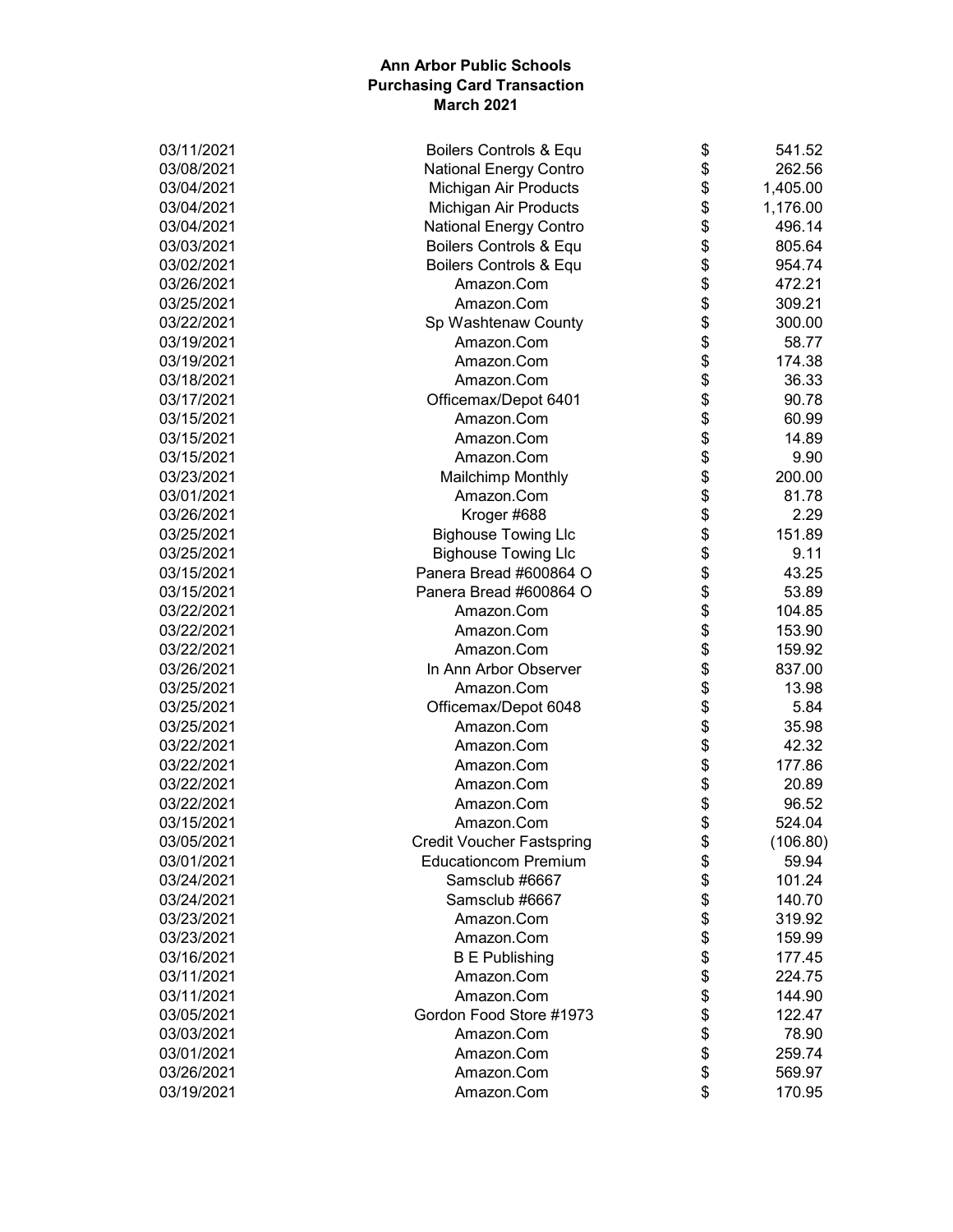| 03/09/2021 | Amazon.Com                              | \$<br>1,479.64  |
|------------|-----------------------------------------|-----------------|
| 03/26/2021 | Batteries Plus - #0389                  | \$<br>21.90     |
| 03/25/2021 | Officemax/Officedept#6                  | \$<br>26.59     |
| 03/24/2021 | Amazon.Com                              | \$<br>195.56    |
| 03/24/2021 | Officemax/Officedept#6                  | \$<br>2.64      |
| 03/24/2021 | Officemax/Officedept#6                  | \$<br>19.37     |
| 03/24/2021 | Office Depot #1170                      | \$<br>7.99      |
| 03/24/2021 | Amazon.Com                              | \$<br>126.89    |
| 03/24/2021 | Officemax/Officedept#6                  | \$<br>139.98    |
| 03/24/2021 | Meijer # 072                            | \$<br>52.78     |
| 03/23/2021 | Officemax/Officedept#6                  | \$<br>435.55    |
| 03/22/2021 | Amazon.Com                              | \$<br>456.85    |
| 03/22/2021 | Amazon.Com                              | \$<br>248.84    |
| 03/22/2021 | Amazon.Com                              | \$<br>261.03    |
| 03/22/2021 | Amazon.Com                              | \$<br>59.95     |
| 03/22/2021 | Target 00012856                         | \$<br>306.45    |
| 03/04/2021 | Sq Gordon Food Servic                   | \$<br>315.36    |
| 03/02/2021 | Officemax/Depot 6401                    | \$<br>203.32    |
| 03/01/2021 | Lexia Learning Sys Llc                  | \$<br>53.33     |
| 03/12/2021 | Amazon.Com                              | \$<br>242.14    |
| 03/11/2021 | In Signs & Tags, Llc                    | \$<br>1,213.00  |
| 03/22/2021 | Usps Po                                 | \$<br>63.55     |
| 03/01/2021 | <b>Thomson West Tcd</b>                 | \$<br>338.54    |
| 03/01/2021 | Fedex 784110300769                      | \$<br>9.95      |
| 03/24/2021 | Officemax/Depot 6401                    | \$<br>388.56    |
| 03/22/2021 | Amazon.Com                              | \$<br>124.00    |
| 03/22/2021 | Amazon.Com                              | \$<br>252.08    |
| 03/19/2021 | Wilsonlangu                             | \$<br>410.29    |
| 03/17/2021 | Amazon.Com                              | \$<br>223.05    |
| 03/15/2021 | <b>Credit Voucher Really Good Stuff</b> | \$<br>(9.81)    |
| 03/08/2021 | Really Good Stuff                       | \$<br>173.23    |
| 03/25/2021 | Credit Voucher Zazzle Inc               | \$<br>(47.77)   |
| 03/23/2021 | Officemax/Officedept#6                  | \$<br>468.04    |
| 03/23/2021 | Zazzle Inc                              | \$<br>157.75    |
| 03/23/2021 | Office Depot #1170                      | \$<br>23.54     |
| 03/22/2021 | Zazzle Inc                              | \$<br>843.88    |
| 03/22/2021 | Officemax/Officedept#6                  | \$<br>41.07     |
| 03/19/2021 | Amazon.Com                              | \$<br>52.95     |
| 03/18/2021 | Amazon.Com                              | \$<br>52.95     |
| 03/17/2021 | Officemax/Officedept#6                  | \$<br>239.92    |
| 03/16/2021 | Credit Voucher Vistapr Vistaprint.Com   | \$<br>(7.13)    |
| 03/16/2021 | Vistapr Vistaprint.Com                  | \$<br>125.97    |
| 03/09/2021 | Amazon.Com                              | \$<br>297.36    |
| 03/12/2021 | Robert Half Intl                        | \$<br>16,160.00 |
| 03/18/2021 | <b>Brewers</b> Inc                      | \$<br>207.00    |
| 03/03/2021 | <b>Dollarbill Copying</b>               | \$<br>298.73    |
| 03/26/2021 | Amazon.Com                              | \$<br>269.99    |
| 03/26/2021 | Amazon.Com                              | \$<br>56.99     |
| 03/25/2021 | Amazon.Com                              | \$<br>121.13    |
| 03/25/2021 | Staples 00115642                        | \$<br>103.98    |
|            |                                         |                 |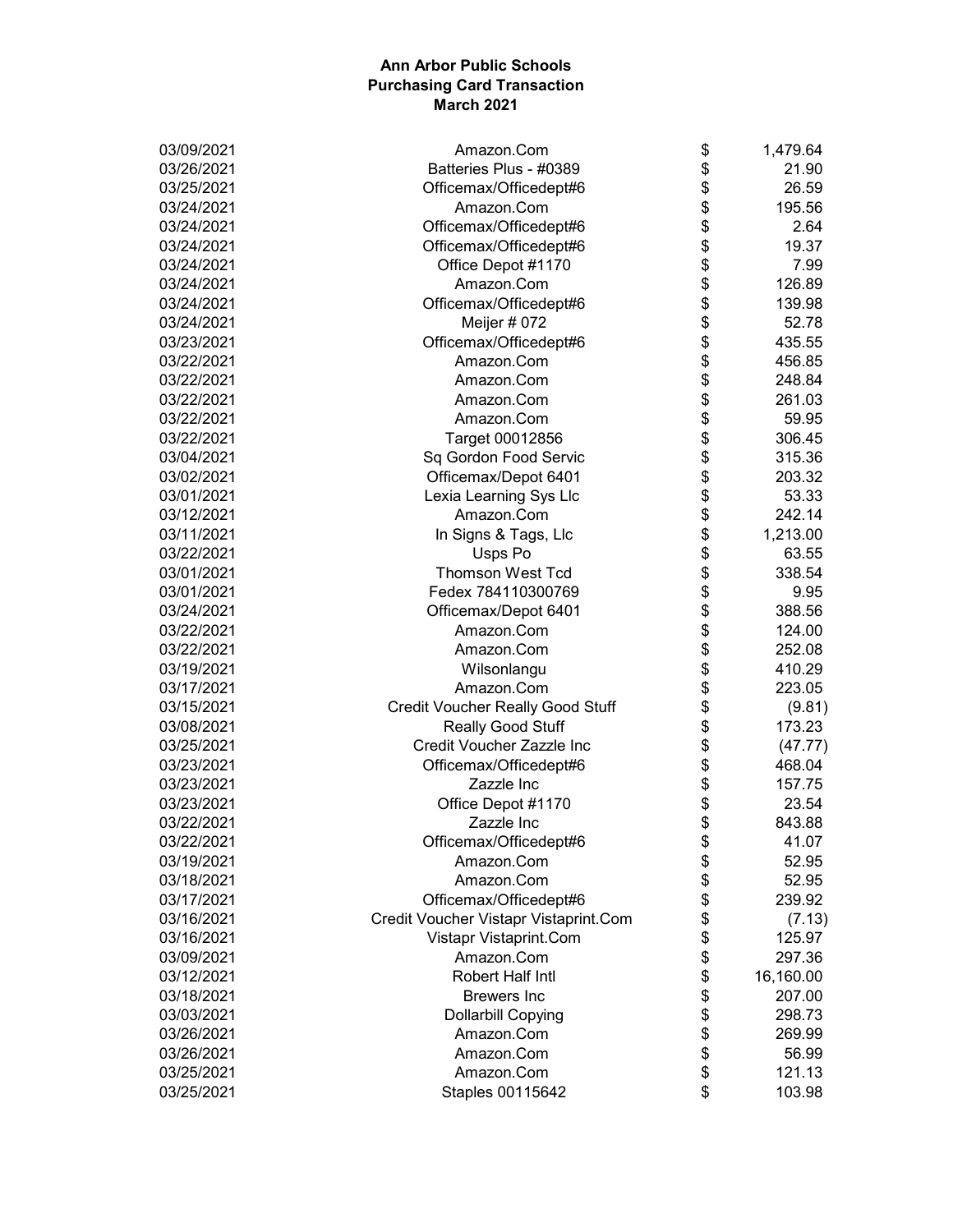| 03/25/2021 | Staples 00115642                      | \$<br>23.46    |
|------------|---------------------------------------|----------------|
| 03/25/2021 | Sq Kendore Learning                   | \$<br>241.60   |
| 03/23/2021 | Ikea Us                               | \$<br>297.84   |
| 03/22/2021 | Amazon.Com                            | \$<br>149.85   |
| 03/22/2021 | Amazon.Com                            | \$<br>29.99    |
| 03/22/2021 | Amazon.Com                            | \$<br>34.99    |
| 03/19/2021 | Amazon.Com                            | \$<br>158.78   |
| 03/18/2021 | <b>Uline Ship Supplies</b>            | \$<br>540.49   |
| 03/17/2021 | Officemax/Officedept#6                | \$<br>21.99    |
| 03/16/2021 | Ssi School Specialty                  | \$<br>191.70   |
| 03/16/2021 | Officemax/Officedept#6                | \$<br>79.99    |
| 03/16/2021 | Officemax/Officedept#6                | \$<br>1,234.66 |
| 03/15/2021 | Officemax/Officedept#6                | \$<br>416.30   |
| 03/26/2021 | Mi State Police Ichat                 | \$<br>20.00    |
| 03/01/2021 | Officemax/Officedept#6                | \$<br>19.18    |
| 03/25/2021 | Officemax/Officedept#6                | \$<br>13.99    |
| 03/25/2021 | Officemax/Officedept#6                | \$<br>10.49    |
| 03/24/2021 | Kroger #605                           | \$<br>7.98     |
| 03/24/2021 | Officemax/Officedept#6                | \$<br>80.02    |
| 03/23/2021 | Officemax/Officedept#6                | \$<br>122.27   |
| 03/18/2021 | Officemax/Officedept#6                | \$<br>139.30   |
| 03/15/2021 | <b>Credit Voucher Amazon</b>          | \$<br>(119.85) |
| 03/09/2021 | Amazon.Com                            | \$<br>423.20   |
| 03/08/2021 | Officemax/Officedept#6                | \$<br>177.97   |
| 03/08/2021 |                                       | \$<br>567.15   |
| 03/19/2021 | Officemax/Officedept#6                | \$<br>995.00   |
|            | <b>Msu Payments</b><br>Amazon.Com     |                |
| 03/26/2021 |                                       | \$<br>17.98    |
| 03/25/2021 | Amazon.Com                            | \$<br>26.98    |
| 03/25/2021 | Amazon.Com                            | \$<br>76.34    |
| 03/25/2021 | Credit Voucher Officemax/Officedept#6 | \$<br>(7.49)   |
| 03/25/2021 | Officemax/Officedept#6                | \$<br>12.84    |
| 03/25/2021 | Officemax/Officedept#6                | \$<br>8.02     |
| 03/24/2021 | Officemax/Officedept#6                | \$<br>113.42   |
| 03/24/2021 | Officemax/Officedept#6                | \$<br>27.38    |
| 03/24/2021 | Officemax/Officedept#6                | \$<br>38.95    |
| 03/24/2021 | Officemax/Officedept#6                | \$<br>63.53    |
| 03/22/2021 | Amazon.Com                            | \$<br>265.36   |
| 03/22/2021 | Officemax/Officedept#6                | \$<br>54.94    |
| 03/19/2021 | Officemax/Officedept#6                | \$<br>27.38    |
| 03/19/2021 | Officemax/Officedept#6                | \$<br>575.56   |
| 03/19/2021 | Amazon.Com                            | \$<br>18.99    |
| 03/19/2021 | Office Depot #1170                    | \$<br>29.38    |
| 03/17/2021 | Officemax/Officedept#6                | \$<br>34.57    |
| 03/17/2021 | Officemax/Officedept#6                | \$<br>341.57   |
| 03/15/2021 | Gbc E-Commerce                        | \$<br>118.56   |
| 03/08/2021 | Usps Po 250                           | \$<br>83.80    |
| 03/25/2021 | Dollar Days Internatio                | \$<br>238.83   |
| 03/24/2021 | <b>Dollarbill Copying</b>             | \$<br>63.29    |
| 03/22/2021 | <b>Dollarbill Copying</b>             | \$<br>446.29   |
| 03/22/2021 | <b>Dollarbill Copying</b>             | \$<br>24.99    |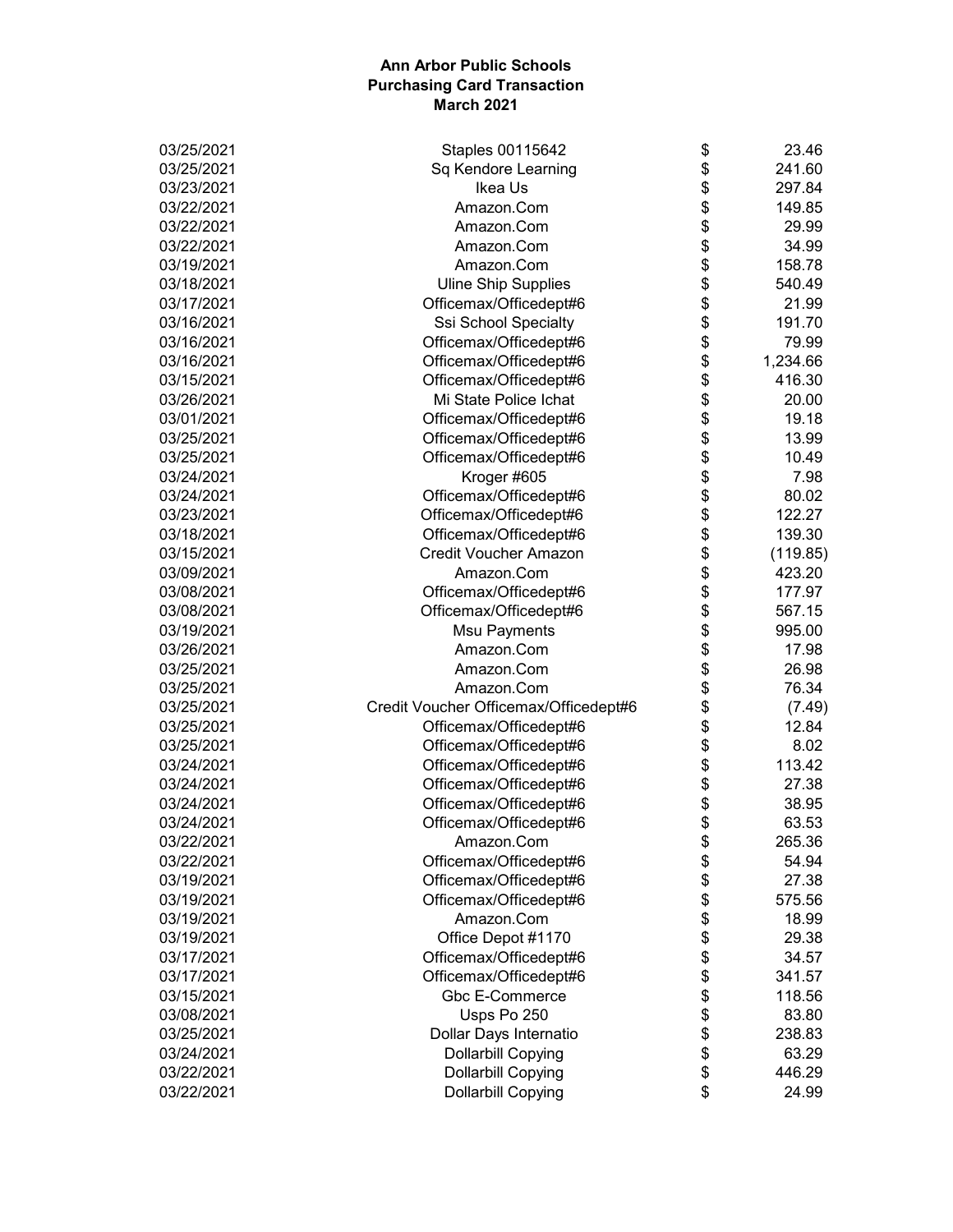| 03/22/2021 | <b>Dollarbill Copying</b>                   | \$<br>483.86   |
|------------|---------------------------------------------|----------------|
| 03/26/2021 | Ann Arbor Ziebart Spee                      | \$<br>106.98   |
| 03/25/2021 | Ann Arbor Ziebart Spee                      | \$<br>549.00   |
| 03/23/2021 | <b>Stadium Hardware</b>                     | \$<br>77.94    |
| 03/22/2021 | Dr Trailer Sales Inc                        | \$<br>3,870.00 |
| 03/22/2021 | Zippy Auto Wash                             | \$<br>7.99     |
| 03/17/2021 | Ann Arbor Ziebart Spee                      | \$<br>374.43   |
| 03/01/2021 | Zippy Auto Wash                             | \$<br>7.99     |
| 03/25/2021 | Grainger.com                                | \$<br>94.80    |
| 03/25/2021 | Amazon.Com                                  | \$<br>175.00   |
| 03/25/2021 | Grainger                                    | \$<br>126.40   |
| 03/24/2021 | <b>Stanbury Uniforms Inc</b>                | \$<br>282.50   |
| 03/24/2021 | <b>Stanbury Uniforms Inc</b>                | \$<br>742.50   |
| 03/24/2021 | <b>Stanbury Uniforms Inc</b>                | \$<br>783.50   |
| 03/24/2021 | <b>Stanbury Uniforms Inc</b>                | \$<br>591.00   |
| 03/24/2021 | <b>Stanbury Uniforms Inc</b>                | \$<br>615.00   |
| 03/24/2021 | <b>Stanbury Uniforms Inc</b>                | \$<br>540.50   |
| 03/24/2021 | <b>Stanbury Uniforms Inc</b>                | \$<br>640.50   |
| 03/24/2021 | <b>Stanbury Uniforms Inc</b>                | \$<br>386.50   |
| 03/24/2021 | <b>Stanbury Uniforms Inc</b>                | \$<br>351.00   |
| 03/24/2021 | <b>Stanbury Uniforms Inc</b>                | \$<br>774.00   |
| 03/24/2021 | <b>Stanbury Uniforms Inc</b>                | \$<br>505.00   |
| 03/24/2021 | <b>Stanbury Uniforms Inc</b>                | \$<br>661.00   |
| 03/24/2021 | <b>Stanbury Uniforms Inc</b>                | \$<br>469.00   |
| 03/24/2021 | <b>Stanbury Uniforms Inc</b>                | \$<br>592.00   |
| 03/24/2021 | <b>Stanbury Uniforms Inc</b>                | \$<br>546.00   |
| 03/24/2021 | <b>Stanbury Uniforms Inc</b>                | \$<br>312.50   |
| 03/24/2021 | <b>Stanbury Uniforms Inc</b>                | \$<br>807.50   |
| 03/24/2021 | <b>Stanbury Uniforms Inc</b>                | \$<br>785.00   |
| 03/22/2021 | <b>Credit Voucher The Webstaurant Store</b> | \$<br>(9.76)   |
| 03/22/2021 | <b>Credit Voucher The Webstaurant Store</b> | \$<br>(9.76)   |
| 03/22/2021 | <b>Credit Voucher The Webstaurant Store</b> | \$<br>(9.76)   |
| 03/18/2021 | Credit Voucher Avery Products Corpora       | \$<br>(13.18)  |
| 03/18/2021 | The Webstaurant Store                       | \$<br>30.44    |
| 03/18/2021 | The Webstaurant Store                       | \$<br>30.44    |
| 03/18/2021 | The Webstaurant Store                       | \$<br>30.44    |
| 03/18/2021 | The Webstaurant Store                       | \$<br>30.44    |
| 03/18/2021 | The Webstaurant Store                       | \$<br>30.44    |
| 03/18/2021 | The Webstaurant Store                       | \$<br>30.43    |
| 03/18/2021 | The Webstaurant Store                       | \$<br>30.43    |
| 03/18/2021 | The Webstaurant Store                       | \$<br>91.29    |
| 03/18/2021 | The Webstaurant Store                       | \$<br>91.29    |
| 03/18/2021 | The Webstaurant Store                       | \$<br>91.29    |
| 03/18/2021 | The Webstaurant Store                       | \$<br>30.43    |
| 03/17/2021 | <b>Avery Products Corpora</b>               | \$<br>232.80   |
| 03/16/2021 | Msbo                                        | \$<br>340.00   |
| 03/15/2021 | Mfasco Health & Safety                      | \$<br>276.80   |
| 03/08/2021 | Amzn Mktp US I42681oz3                      | \$<br>227.20   |
| 03/08/2021 | Mfasco Health & Safety                      | \$<br>1,320.08 |
| 03/04/2021 | School Health Corp                          | \$<br>829.96   |
|            |                                             |                |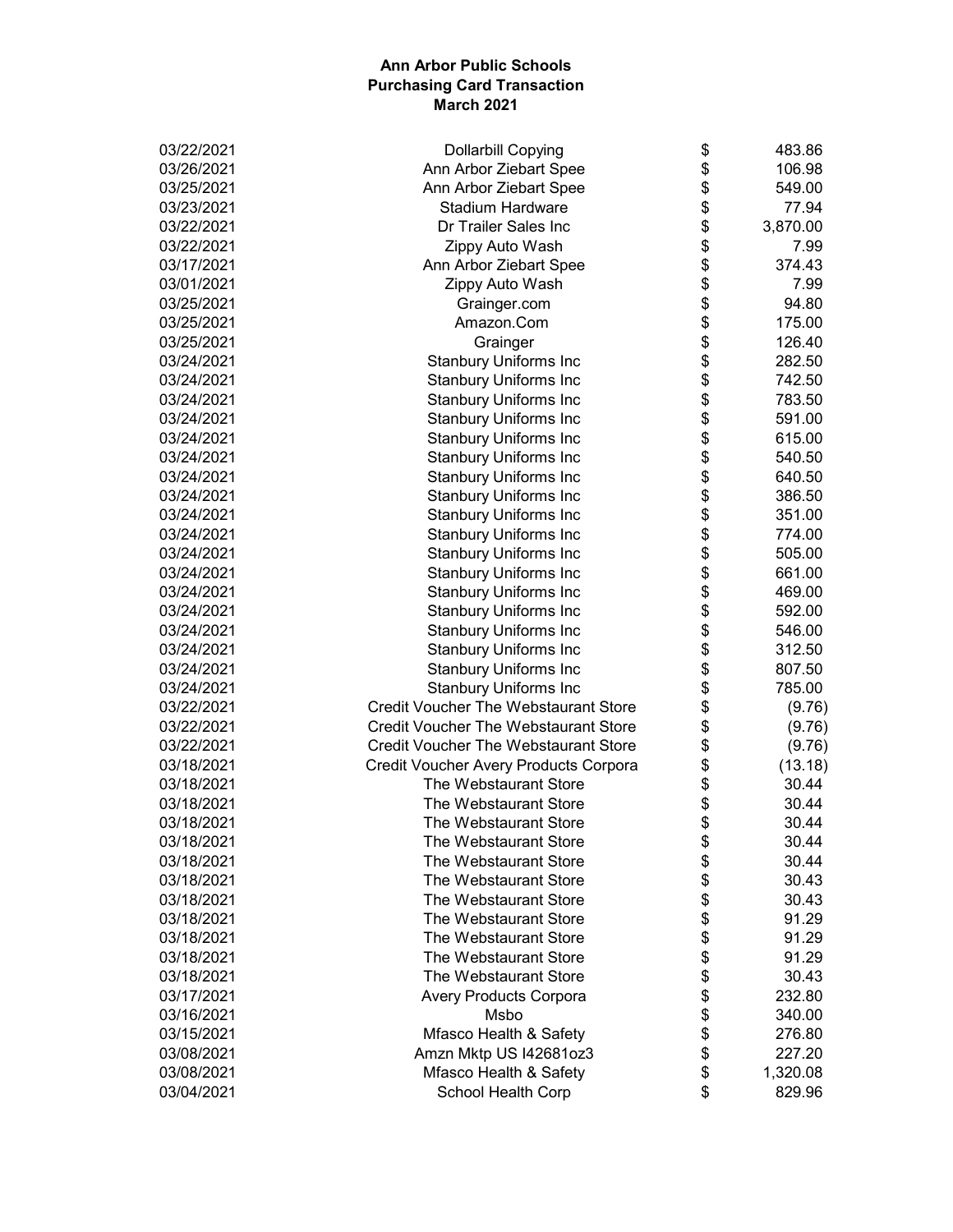| 03/04/2021 | Credit Voucher School Health Corp      | \$<br>(184.39)  |
|------------|----------------------------------------|-----------------|
| 03/18/2021 | <b>Ssi School Specialty</b>            | \$<br>17.10     |
| 03/26/2021 | Amazon.Com                             | \$<br>75.98     |
| 03/24/2021 | <b>Quill Corporation</b>               | \$<br>13.59     |
| 03/24/2021 | Amazon.Com                             | \$<br>68.34     |
| 03/22/2021 | <b>Quill Corporation</b>               | \$<br>699.47    |
| 03/22/2021 | Gfs Store #1973                        | \$<br>79.62     |
| 03/22/2021 | Amazon.Com                             | \$<br>69.98     |
| 03/22/2021 | Target 00006346                        | \$<br>90.57     |
| 03/22/2021 | Amazon.Com                             | \$<br>89.40     |
| 03/19/2021 | <b>Quill Corporation</b>               | \$<br>8.04      |
| 03/18/2021 | Amazon.Com                             | \$<br>159.99    |
| 03/18/2021 | Amazon.Com                             | \$<br>11.39     |
| 03/17/2021 | Amazon.Com                             | \$<br>126.60    |
| 03/15/2021 | Amazon.Com                             | \$<br>19.99     |
| 03/09/2021 | Staples 00115642                       | \$<br>29.99     |
| 03/02/2021 | Target 00021782                        | \$<br>69.94     |
| 03/17/2021 | <b>Beacon Athletics</b>                | \$<br>601.27    |
| 03/17/2021 | <b>Credit Voucher Beacon Athletics</b> | \$<br>(34.03)   |
| 03/15/2021 | Lacrosse Nets                          | \$<br>1,029.94  |
| 03/22/2021 | Amazon.Com                             | \$<br>503.88    |
| 03/22/2021 | Amazon.Com                             | \$<br>419.90    |
| 03/22/2021 | Amazon.Com                             | \$<br>503.88    |
| 03/22/2021 | Amazon.Com                             | \$<br>839.80    |
| 03/22/2021 | Amazon.Com                             | \$<br>1,259.70  |
| 03/19/2021 |                                        | 40.00           |
|            | <b>Erc Wiping Products</b>             | \$              |
| 03/19/2021 | <b>Erc Wiping Products</b>             | \$<br>200.00    |
| 03/19/2021 | <b>Erc Wiping Products</b>             | \$<br>200.00    |
| 03/19/2021 | <b>Erc Wiping Products</b>             | \$<br>40.00     |
| 03/19/2021 | <b>Erc Wiping Products</b>             | \$<br>40.00     |
| 03/19/2021 | <b>Erc Wiping Products</b>             | \$<br>200.00    |
| 03/19/2021 | <b>Erc Wiping Products</b>             | \$<br>40.00     |
| 03/19/2021 | <b>Erc Wiping Products</b>             | \$<br>40.00     |
| 03/19/2021 | <b>Erc Wiping Products</b>             | \$<br>40.00     |
| 03/19/2021 | <b>Erc Wiping Products</b>             | \$<br>40.00     |
| 03/19/2021 | <b>Erc Wiping Products</b>             | \$<br>40.00     |
| 03/19/2021 | <b>Erc Wiping Products</b>             | \$<br>40.00     |
| 03/19/2021 | <b>Erc Wiping Products</b>             | \$<br>40.00     |
| 03/18/2021 | Amazon.Com                             | \$<br>629.85    |
| 03/18/2021 | Amazon.Com                             | \$<br>839.80    |
| 03/16/2021 | Amazon.Com                             | \$<br>209.95    |
| 03/16/2021 | Amazon.Com                             | \$<br>2,813.33  |
| 03/16/2021 | Amazon.Com                             | \$<br>1,259.70  |
| 03/15/2021 | Amazon.Com                             | \$<br>839.80    |
| 03/15/2021 | Colman Wolf Supply Co                  | \$<br>24,988.39 |
| 03/15/2021 | Amazon.Com                             | \$<br>1,049.75  |
| 03/15/2021 | Amazon.Com                             | \$<br>251.94    |
| 03/15/2021 | Amazon.Com                             | \$<br>839.80    |
| 03/15/2021 | Amazon.Com                             | \$<br>503.88    |
| 03/15/2021 | Amazon.Com                             | \$<br>629.85    |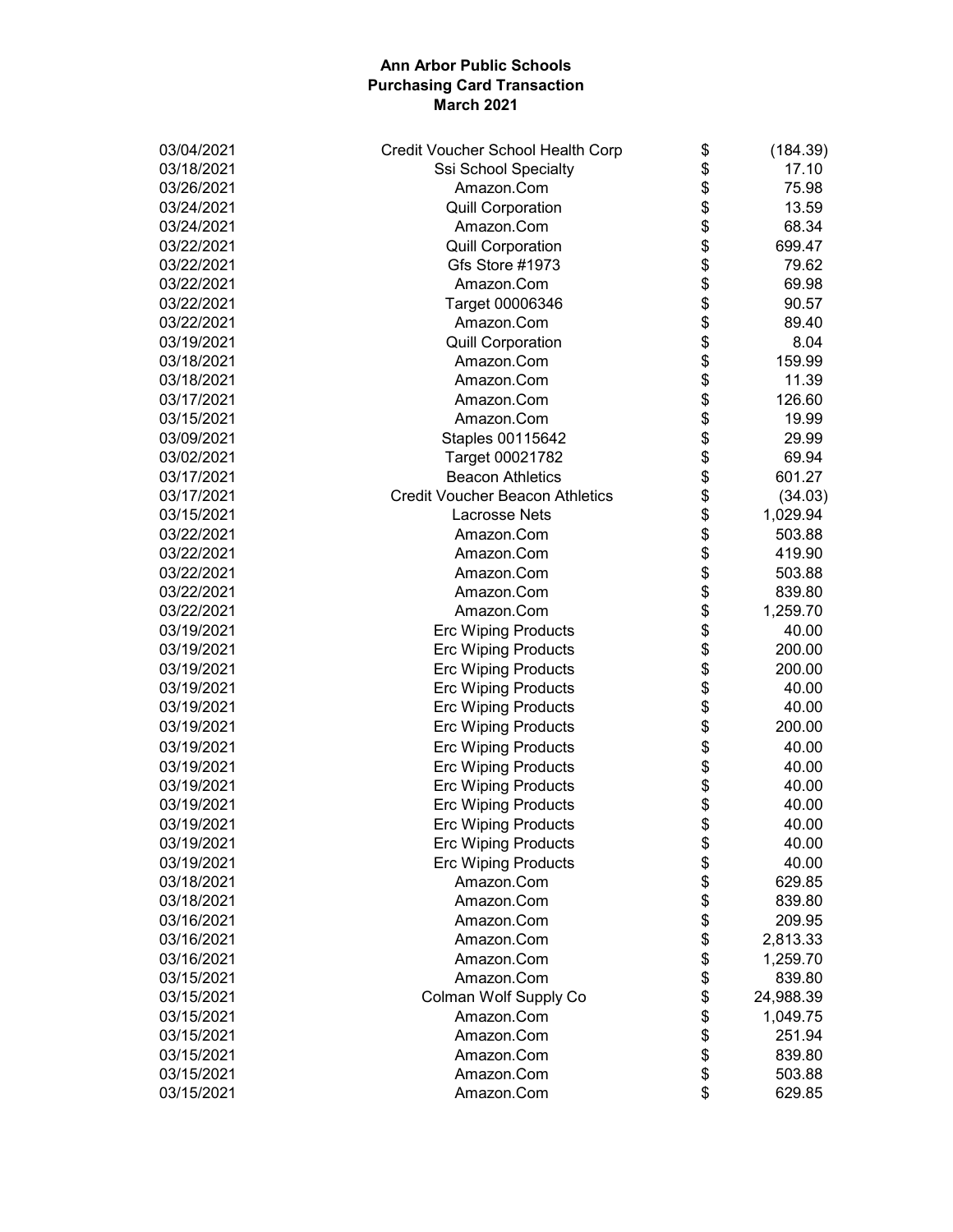| 03/15/2021 | Amazon.Com                    | \$     | 503.88    |
|------------|-------------------------------|--------|-----------|
| 03/15/2021 | Amazon.Com                    | \$     | 419.90    |
| 03/15/2021 | Amazon.Com                    | \$     | 1,049.75  |
| 03/15/2021 | Colman Wolf Supply Co         | \$     | 10,737.98 |
| 03/15/2021 | Amazon.Com                    | \$     | 503.88    |
| 03/15/2021 | Amazon.Com                    | \$     | 1,259.70  |
| 03/15/2021 | Amazon.Com                    | \$     | 1,091.74  |
| 03/15/2021 | Amazon.Com                    | \$     | 629.85    |
| 03/15/2021 | Amazon.Com                    | \$     | 1,259.70  |
| 03/15/2021 | Amazon.Com                    | \$     | 839.80    |
| 03/15/2021 | Amazon.Com                    | \$     | 209.95    |
| 03/15/2021 | Amazon.Com                    | \$     | 2,939.30  |
| 03/15/2021 | Amazon.Com                    | \$     | 1,049.75  |
| 03/15/2021 | Amazon.Com                    | \$     | 839.80    |
| 03/15/2021 | Amazon.Com                    | \$     | 839.80    |
| 03/15/2021 | Amazon.Com                    | \$     | 1,259.70  |
| 03/15/2021 | Amazon.Com                    | \$     | 419.90    |
| 03/15/2021 | Amazon.Com                    | \$     | 839.80    |
| 03/15/2021 | Colman Wolf Supply Co         | \$     | 12,724.69 |
| 03/15/2021 | Amazon.Com                    | \$     | 3,863.08  |
| 03/15/2021 | Amazon.Com                    | \$     | 1,049.75  |
| 03/15/2021 | Amazon.Com                    | \$     | 839.80    |
| 03/15/2021 | Amazon.Com                    | \$     | 2,519.40  |
| 03/15/2021 | Amazon.Com                    | \$     | 1,259.70  |
| 03/15/2021 | Amazon.Com                    | \$     | 839.80    |
| 03/15/2021 | Colman Wolf Supply Co         | \$     | 15,360.00 |
| 03/08/2021 | <b>Cintas Corp</b>            | \$     | 2,745.16  |
| 03/05/2021 | Stafford Smith, Inc           | \$     | 25,186.40 |
| 03/05/2021 | Stafford Smith, Inc           | \$     | 12,593.20 |
| 03/10/2021 | Dreamstime.Com                | \$     | 25.00     |
| 03/04/2021 | Amazon.Com                    | \$     | 95.79     |
| 03/04/2021 | Amazon.Com                    | \$     | 38.97     |
| 03/03/2021 | Amazon.Com                    | \$     | 198.92    |
| 03/03/2021 | Michiganass                   | \$     | 90.00     |
| 03/03/2021 | Amazon.Com                    | \$     | 180.97    |
| 03/03/2021 | Amazon.Com                    | \$     | 19.99     |
| 03/02/2021 | Amazon.Com                    | ሖ<br>Φ | 22.99     |
| 03/25/2021 | Ap By The Sea                 | \$     | 595.00    |
| 03/23/2021 | Newhall Street Inc/Djb        | \$     | 765.50    |
| 03/23/2021 | <b>TIf Nortons Flowers An</b> | \$     | 42.90     |
| 03/10/2021 | Doordash Giftcard             | \$     | 25.00     |
| 03/26/2021 | Amazon.Com                    | \$     | 299.00    |
| 03/22/2021 | Amazon.Com                    | \$     | 73.00     |
| 03/22/2021 | Amazon.Com                    |        | 49.99     |
| 03/22/2021 | Amazon.Com                    | \$     | 277.37    |
| 03/22/2021 | Amazon.Com                    | \$     | 887.50    |
| 03/16/2021 | Ssi School Specialty          | \$     | 148.00    |
| 03/15/2021 | Amazon.Com                    | \$     | 38.07     |
| 03/12/2021 | Amazon.Com                    | \$     | 91.26     |
| 03/12/2021 | Amazon.Com                    | \$     | 33.96     |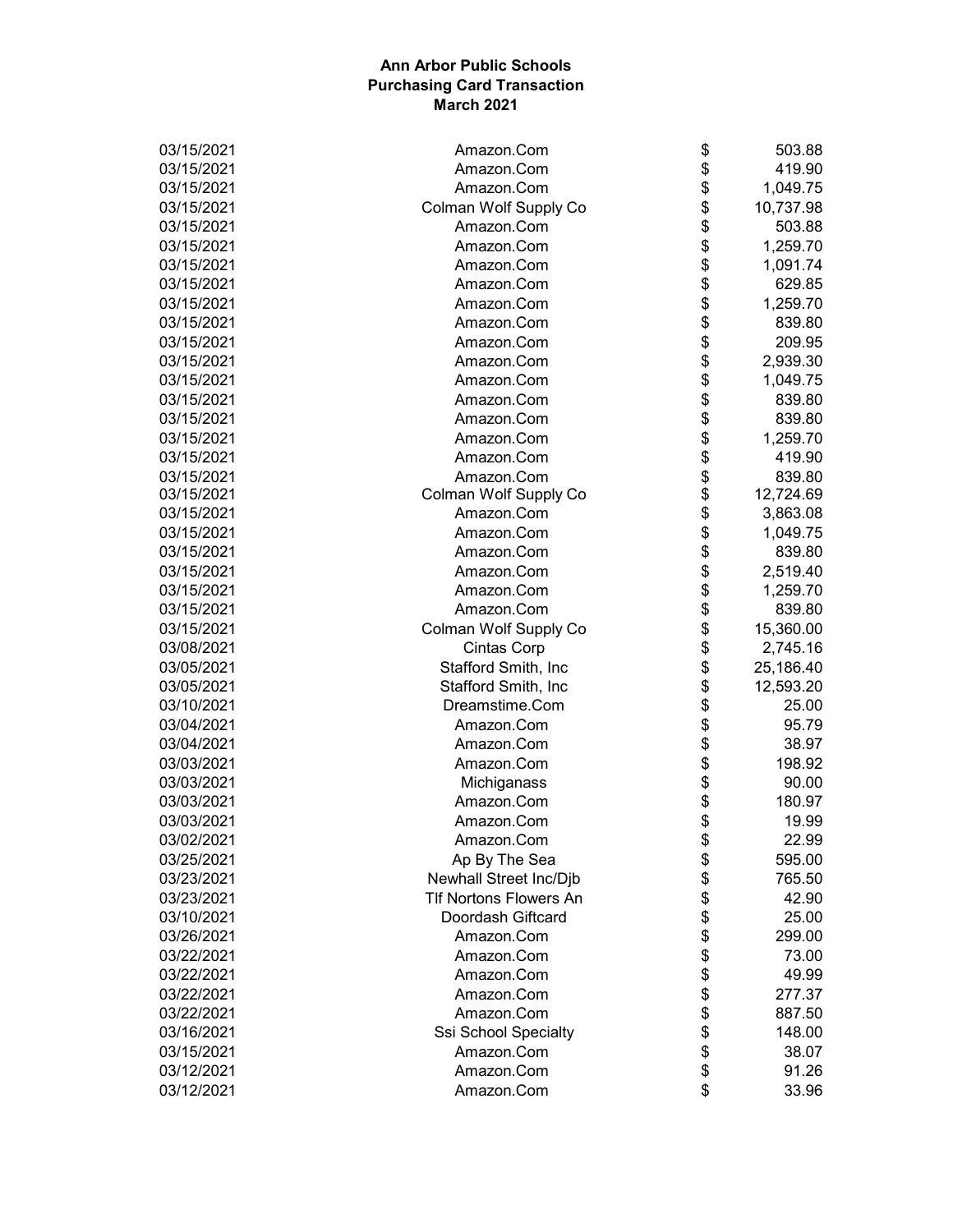| 03/12/2021 | Amazon.Com                     | \$<br>204.95   |
|------------|--------------------------------|----------------|
| 03/08/2021 | Amazon.Com                     | \$<br>519.19   |
| 03/01/2021 | Credit Voucher Amzn Mktp Us    | \$<br>(69.98)  |
| 03/01/2021 | Eastern Michigan Univ          | \$<br>680.00   |
| 03/25/2021 | Officemax/Officedept#6         | \$<br>75.58    |
| 03/24/2021 | Gordon Food Store Store #1973  | \$<br>64.97    |
| 03/24/2021 | Officemax/Officedept#6         | \$<br>163.38   |
| 03/18/2021 | Officemax/Officedept#6         | \$<br>13.04    |
| 03/17/2021 | Officemax/Officedept#6         | \$<br>103.52   |
| 03/17/2021 | Officemax/Officedept#6         | \$<br>578.97   |
| 03/17/2021 | Officemax/Officedept#6         | \$<br>12.69    |
| 03/22/2021 | Lakeshore Learning Mat         | \$<br>1,147.70 |
| 03/12/2021 | <b>Current Electric Motor</b>  | \$<br>3,835.00 |
| 03/04/2021 | Michigan Air Products          | \$<br>3,283.00 |
| 03/04/2021 | Sq The Sensory Path.           | \$<br>1,500.00 |
| 03/04/2021 | Advanced Water Treatment, Inc. | \$<br>773.00   |
| 03/26/2021 | Michigan Pupil Account         | \$<br>345.00   |
| 03/26/2021 | Michigan Pupil Account         | \$<br>345.00   |
| 03/26/2021 | Michigan Pupil Account         | \$<br>345.00   |
| 03/18/2021 | Int Baccalaureate Org          | \$<br>450.00   |
| 03/18/2021 | Int Baccalaureate Org          | \$<br>450.00   |
| 03/15/2021 | <b>MSBO</b>                    | \$<br>95.00    |
| 03/12/2021 | Int Baccalaureate Org          | \$<br>1,800.00 |
| 03/12/2021 | Int Baccalaureate Org          | \$<br>2,250.00 |
| 03/11/2021 | Us Math Recovery C             | \$<br>895.00   |
| 03/11/2021 | Us Math Recovery C             | \$<br>895.00   |
| 03/08/2021 | Amazon.Com                     | \$<br>42.90    |
| 03/08/2021 | Amazon.Com                     | \$<br>44.00    |
| 03/08/2021 | Amazon.Com                     | \$<br>44.00    |
| 03/08/2021 | Amazon.Com                     | \$<br>43.89    |
| 03/08/2021 | Amazon.Com                     | \$<br>44.00    |
| 03/08/2021 | Officemax/Officedept#6         | \$<br>22.00    |
| 03/08/2021 | Officemax/Officedept#6         | \$<br>21.00    |
| 03/08/2021 | Officemax/Officedept#6         | \$<br>22.00    |
| 03/08/2021 | Officemax/Officedept#6         | \$<br>21.00    |
| 03/08/2021 | Officemax/Officedept#6         | \$<br>22.02    |
| 03/05/2021 | Amazon.Com                     | \$<br>6.00     |
| 03/05/2021 | Amazon.Com                     | \$<br>20.00    |
| 03/05/2021 | Amazon.Com                     | \$<br>19.00    |
| 03/05/2021 | Amazon.Com                     | \$<br>19.00    |
| 03/05/2021 | Amazon.Com                     | \$<br>20.00    |
| 03/03/2021 | Officemax/Officedept#6         | \$<br>68.82    |
| 03/03/2021 | <b>Event Central States</b>    | \$<br>125.00   |
| 03/03/2021 | <b>Event Central States</b>    | \$<br>125.00   |
| 03/03/2021 | Michigan Virtual U             | \$<br>460.00   |
| 03/03/2021 | <b>Event Central States</b>    | \$<br>125.00   |
| 03/02/2021 | <b>Follett School Solutio</b>  | \$<br>189.99   |
| 03/02/2021 | Officemax/Officedept#6         | \$<br>71.41    |
| 03/18/2021 | Lowes                          | \$<br>2,458.54 |
| 03/12/2021 | Att Bill Payment               | \$<br>230.36   |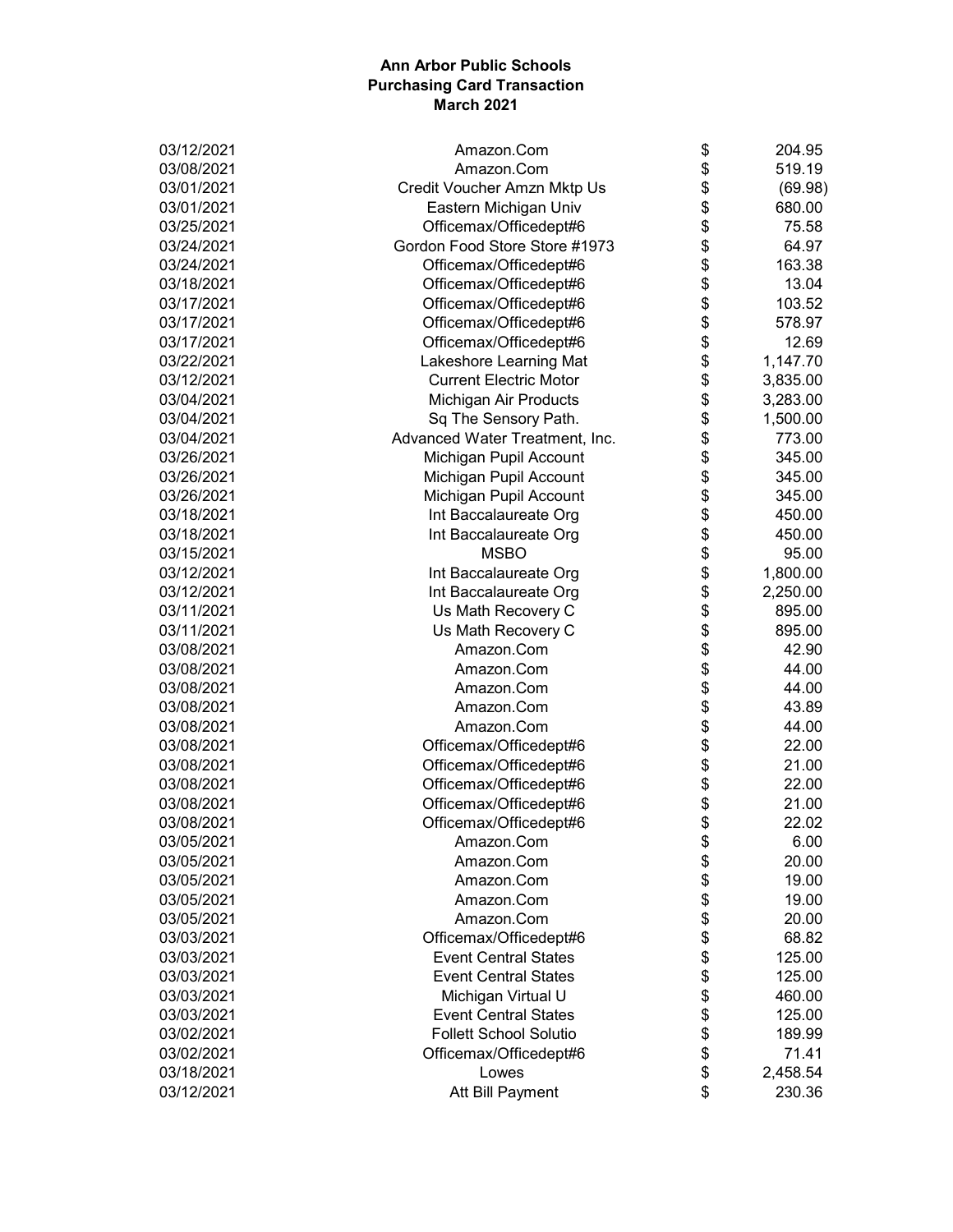| 03/12/2021 | Michigan Reading Annual Conference | \$       | 628.05   |
|------------|------------------------------------|----------|----------|
| 03/11/2021 | Amazon.Com                         | \$       | 430.00   |
| 03/10/2021 | Teacherspayteachers.Co             | \$       | 62.70    |
| 03/10/2021 | Her Own Words, Llc                 | \$       | 285.00   |
| 03/10/2021 | Auto Meter Products, I             | \$       | 2,109.95 |
| 03/11/2021 | Target.Com                         | \$       | 72.58    |
| 03/10/2021 | Target.Com                         |          | 38.70    |
| 03/10/2021 | Target.Com                         | \$<br>\$ | 106.95   |
| 03/08/2021 | Amazon.Com                         | \$       | 143.00   |
| 03/05/2021 | Amazon.Com                         | \$       | 35.97    |
| 03/04/2021 | Target.Com                         | \$       | 178.05   |
| 03/04/2021 | Target.Com                         | \$       | 8.98     |
| 03/04/2021 | Target.Com                         | \$       | 14.98    |
| 03/04/2021 | <b>Target Plus</b>                 | \$       | 215.76   |
| 03/04/2021 | Target.Com                         | \$       | 32.96    |
| 03/03/2021 | Target.Com                         | \$       | 35.96    |
| 03/03/2021 | Target.Com                         | \$       | 8.98     |
| 03/03/2021 | Target.Com                         | \$       | 49.94    |
| 03/03/2021 | Target.Com                         | \$       | 80.87    |
| 03/03/2021 | <b>Underground Printing</b>        | \$       | 4,725.00 |
| 03/03/2021 | Target.Com                         | \$       | 60.92    |
| 03/03/2021 | Target.Com                         | \$       | 34.96    |
| 03/01/2021 | Target.Com                         | \$       | 36.11    |
| 03/01/2021 | Target.Com                         | \$       | 7.74     |
| 03/01/2021 | Amazon.Com                         | \$       | 175.67   |
| 03/26/2021 | Amazon.Com                         | \$       | 18.24    |
| 03/26/2021 | Amazon.Com                         | \$       | 8.36     |
| 03/25/2021 | Amazon.Com                         | \$       | 35.98    |
| 03/25/2021 | Amazon.Com                         | \$       | 900.54   |
| 03/25/2021 | Dollartree                         | \$       | 27.00    |
| 03/19/2021 | Amazon.Com                         | \$       | 230.00   |
| 03/17/2021 | Amazon.Com                         | \$       | 113.94   |
| 03/24/2021 | Amazon.Com                         | \$       | 259.98   |
| 03/22/2021 | Amazon.Com                         | \$       | 14.99    |
| 03/22/2021 | Amazon.Com                         | \$       | 372.05   |
| 03/22/2021 | Amazon.Com                         | \$       | 194.40   |
| 03/22/2021 | Amazon.Com                         | \$       | 12.99    |
| 03/18/2021 | Amazon.Com                         | \$       | 278.79   |
| 03/22/2021 | Amazon.Com                         | \$       | 124.99   |
| 03/01/2021 | Canva 02978-17367498               | \$       | 32.50    |
| 03/01/2021 | Canva 02978-17475389               | \$       | 32.50    |
| 03/25/2021 | Amazon.Com                         | \$       | 54.91    |
| 03/24/2021 | Amazon.Com                         | \$       | 17.68    |
| 03/15/2021 | Mi State Police Ichat              | \$       | 20.00    |
| 03/15/2021 | Mi State Police Ichat              | \$       | 40.00    |
| 03/10/2021 | Mi State Police Ichat              | \$       | 20.00    |
| 03/26/2021 | Amazon.Com                         | \$       | 301.20   |
| 03/25/2021 | The Home Depot                     | \$       | 7.08     |
| 03/22/2021 | The Home Depot                     | \$       | 21.88    |
| 03/25/2021 | Sq Washtenaw Dairy                 | \$       | 24.00    |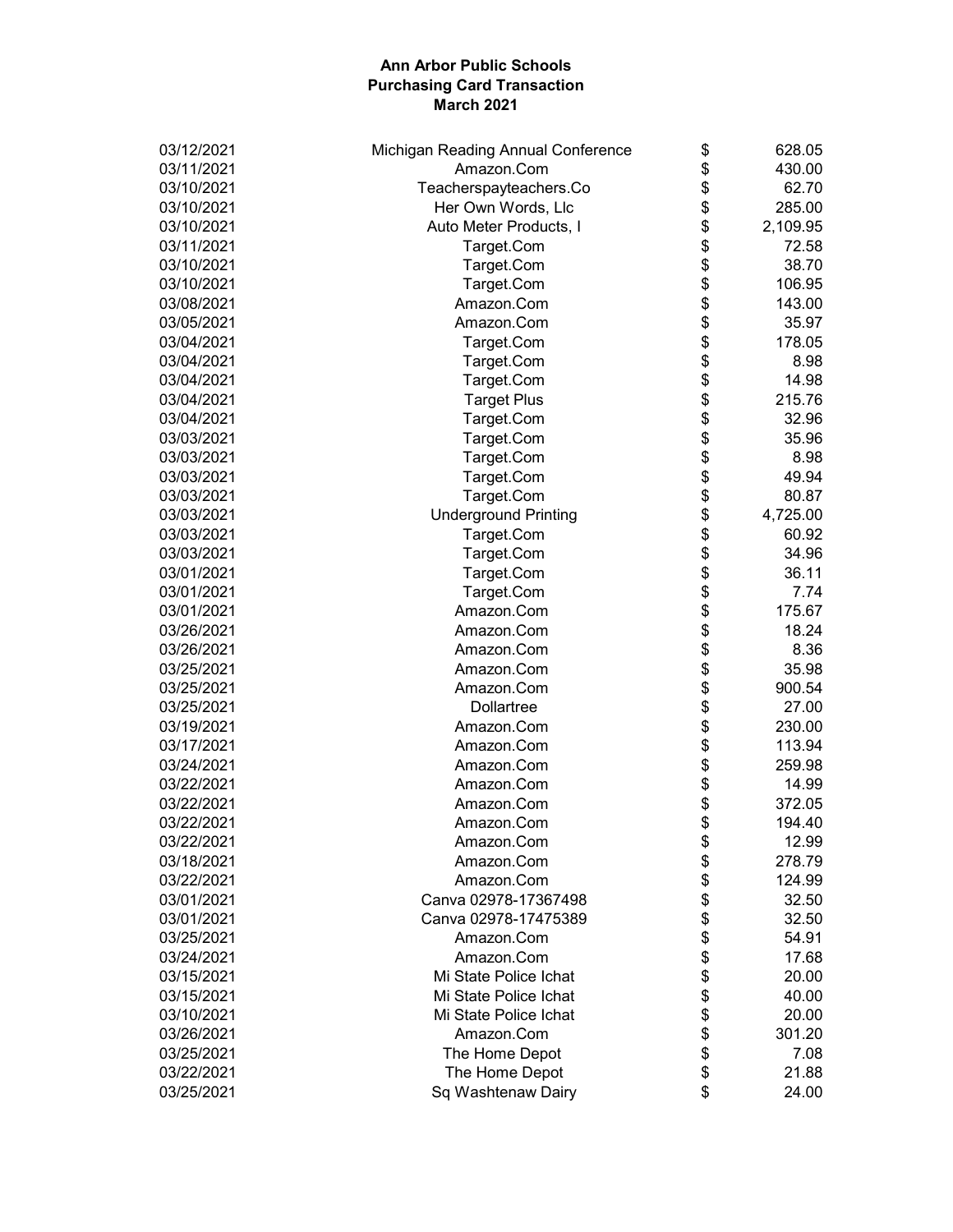| 03/24/2021 | Amazon.Com                   | \$<br>809.11    |
|------------|------------------------------|-----------------|
| 03/22/2021 | Ikea Canton                  | \$<br>99.48     |
| 03/18/2021 | Amazon.Com                   | \$<br>15.99     |
| 03/18/2021 | Amazon.Com                   | \$<br>74.97     |
| 03/05/2021 | Emu Web                      | \$<br>500.00    |
| 03/04/2021 | Gaiam.Com/Spri.Com           | \$<br>397.23    |
| 03/03/2021 | Amazon.Com                   | \$<br>129.24    |
| 03/01/2021 | Amazon.Com                   | \$<br>174.75    |
| 03/26/2021 | Amazon.Com                   | \$<br>9,167.69  |
| 03/26/2021 | Zoom.Us                      | \$<br>990.00    |
| 03/26/2021 | Smartsign                    | \$<br>330.77    |
| 03/25/2021 | Amazon.Com                   | \$<br>449.00    |
| 03/25/2021 | Calendly                     | \$<br>384.00    |
| 03/25/2021 | Amazon.Com                   | \$<br>898.00    |
| 03/24/2021 | Amazon.Com                   | \$<br>380.25    |
| 03/24/2021 | Amazon.Com                   | \$<br>362.30    |
| 03/24/2021 | Credit Voucher Amazon        | \$<br>(19.19)   |
| 03/24/2021 | Officemax/Depot 6048         | \$<br>65.98     |
| 03/24/2021 | Credit Voucher Amazon        | \$<br>(191.90)  |
| 03/24/2021 | Amazon.Com                   | \$<br>4,798.50  |
| 03/23/2021 | Amazon.Com                   | \$<br>2,429.13  |
| 03/22/2021 | Clear Rate Communicati       | \$<br>5,192.51  |
| 03/22/2021 | <b>Verizon Wireless</b>      | \$<br>11,051.83 |
| 03/22/2021 | Amazon.Com                   | \$<br>1,066.00  |
| 03/22/2021 | <b>Verizon Wireless</b>      | \$<br>6,412.10  |
| 03/22/2021 | Amazon.Com                   | \$<br>39.98     |
| 03/19/2021 | Monoprice, Inc.              | \$<br>2,784.40  |
| 03/18/2021 | Comcast                      | \$<br>358.35    |
| 03/18/2021 | Amazon.Com                   | \$<br>3,036.58  |
| 03/17/2021 | Fedex 403496911              | \$<br>19.31     |
| 03/17/2021 | Amazon.Com                   | \$<br>536.40    |
| 03/17/2021 | <b>Credit Voucher Amazon</b> | \$<br>(43.15)   |
| 03/17/2021 | <b>Credit Voucher Amazon</b> | \$<br>(419.70)  |
| 03/16/2021 | Amazon.Com                   | \$<br>189.99    |
| 03/16/2021 | Amazon.Com                   | \$<br>295.92    |
| 03/15/2021 | In A One Networks Con        | \$<br>950.00    |
| 03/15/2021 | Zoom.Us                      | \$<br>2,319.45  |
| 03/15/2021 | Amazon.Com                   | \$<br>2,310.06  |
| 03/15/2021 | Logmein Rescue               | \$<br>1,500.00  |
| 03/15/2021 | Fedex 403255897              | \$<br>39.86     |
| 03/15/2021 | Amazon.Com                   | \$<br>72.17     |
| 03/12/2021 | <b>Verizon Wireless</b>      | \$<br>9,584.54  |
| 03/12/2021 | Comcast                      | \$<br>44.80     |
| 03/11/2021 | <b>Service Express</b>       | \$<br>2,254.00  |
| 03/10/2021 | Amazon.Com                   | \$<br>54.00     |
| 03/09/2021 | Amazon.Com                   | \$<br>1,951.92  |
| 03/09/2021 | Dkc Digi Key Corp            | \$<br>194.95    |
| 03/08/2021 | Comcast                      | \$<br>205.89    |
| 03/04/2021 | Fedex 467334836              | \$<br>18.13     |
| 03/03/2021 | Amazon.Com                   | \$<br>0.68      |